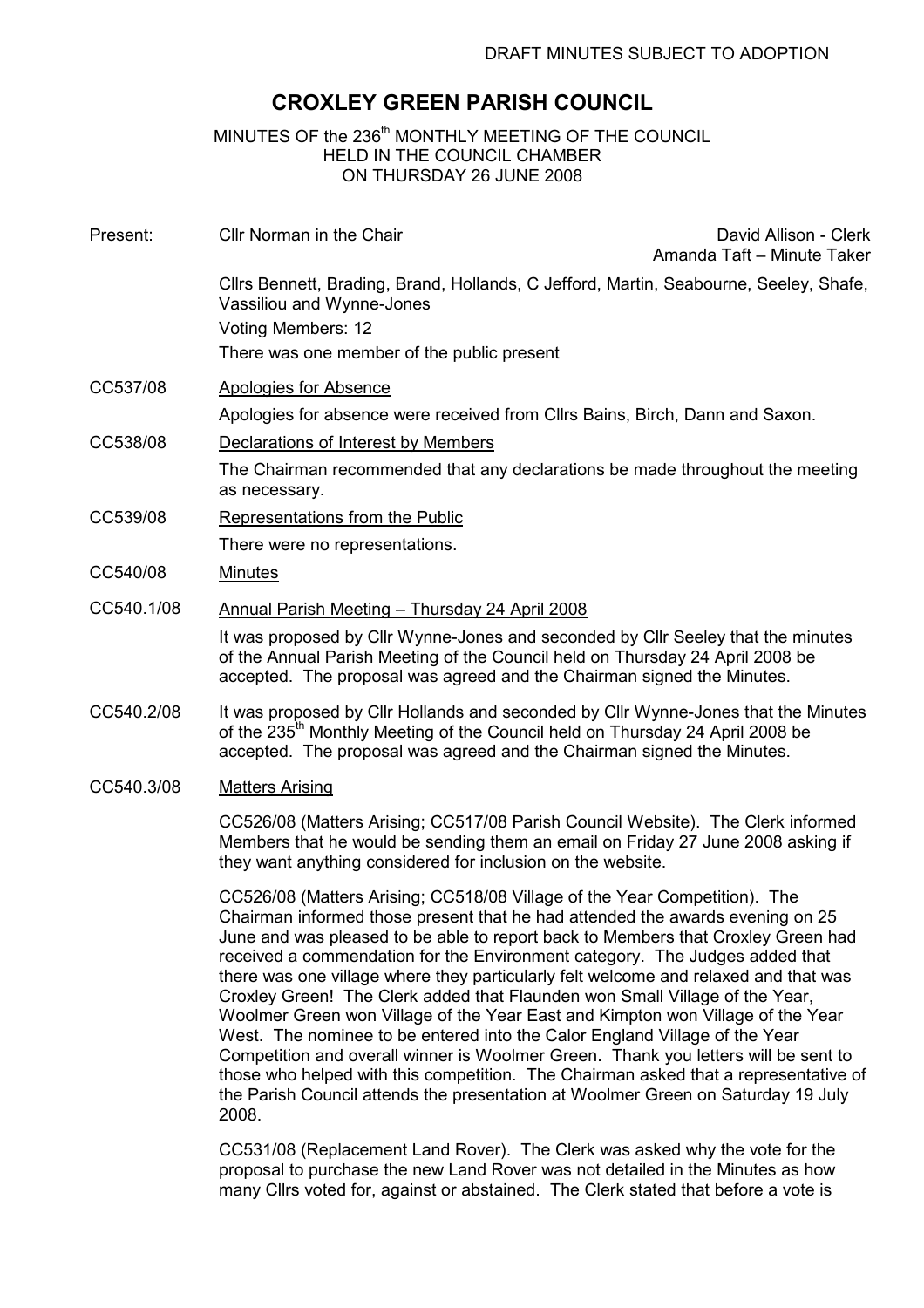taken, Members have the opportunity to request a recorded vote but in this instance, one was not requested. It was pointed out that the numbers would be irrelevant as the vote is a democratically decided majority one. It was suggested that if it was automatically recorded how many Cllrs voted for or against, this may prevent recorded votes from being requested every time a vote was needed. The Clerk was asked whether Standing Orders contained any guidelines to which he replied that they did not. The Clerk was asked if Cllrs could see a detailed breakdown of the costs involved in the new Land Rover and the trade-in of the old Land Rover and he said he would make this available to all Cllrs (see attached).

CC532/08 (Police Community Support Officers (PCSOs)). The Clerk informed Members that the contract had now been signed by himself and Inspector Holland.

CC534/08 (Basketball Report January – March 2008). The Clerk said that an update report would be available at the September Council meeting as the last basketball class is 23 July and that would be too late to prepare the report for the July meeting. It was pointed out that the next quarterly report is for April – June 2008 which leaves time for its preparation for the July meeting. It was asked by the Chairman that future funding be included in the report.

# CC540.4/08 Annual General Meeting – Thursday 8 May 2008

It was proposed by Cllr Seeley and seconded by Cllr Wynne-Jones that the minutes of Annual General Meeting of the Council held on Thursday 8 May 2008 be accepted. The proposal was agreed and the Chairman signed the Minutes.

## CC541/08 Committee Reports

The Chairman pointed out that the following Agenda items read /07 when they should read /08 but that the Minutes would show them correctly as /08.

### CC541.1/08 Environment and Amenity Committee held on Tuesday 3 June 2008

It was proposed by Cllr Jefford and seconded by Cllr Martin that the Minutes of the Environment and Amenity Committee held on Tuesday 3 June 2008 be adopted. The proposal was agreed.

# CC541.2/08 Any matters arising

EA462/08 (EA451/08 Matters Arising). The Clerk informed those present that TRDC's Monday night youth club had been stopped due to lack of numbers attending.

EA462/08 (EA454/08 Flowers in Croxley). A Cllr commented that the new flower beds on Watford Road look wonderful.

EA465/08 (Play Equipment for play areas in Croxley Green). It was suggested that users of the play areas raise money for this project and the Chairman agreed that it would be positive for people outside of the Parish Council to become involved. It was asked if Alison Phin of TRDC had been in contact and the Clerk stated that TRDC Members would be meeting next week, and Alison would be updating us on their decision afterwards.

## CC541.3/08 Planning and Development Committee held on Wednesday 4 June and Wednesday 18 June 2008

It was proposed by Cllr Hollands and seconded by Cllr Vassiliou that the Minutes of the Planning and Development Committee held on Wednesday 4 June 2008 and Wednesday 18 June 2008 be adopted. The proposal was agreed.

#### CC541.4/08 Any matters arising

PD854/08 (Planning Applications). The Clerk was asked why the Parish was involved in a Watford planning application. The Clerk advised that we had been consulted out of courtesy as the proposed development was on the very edge of the Parish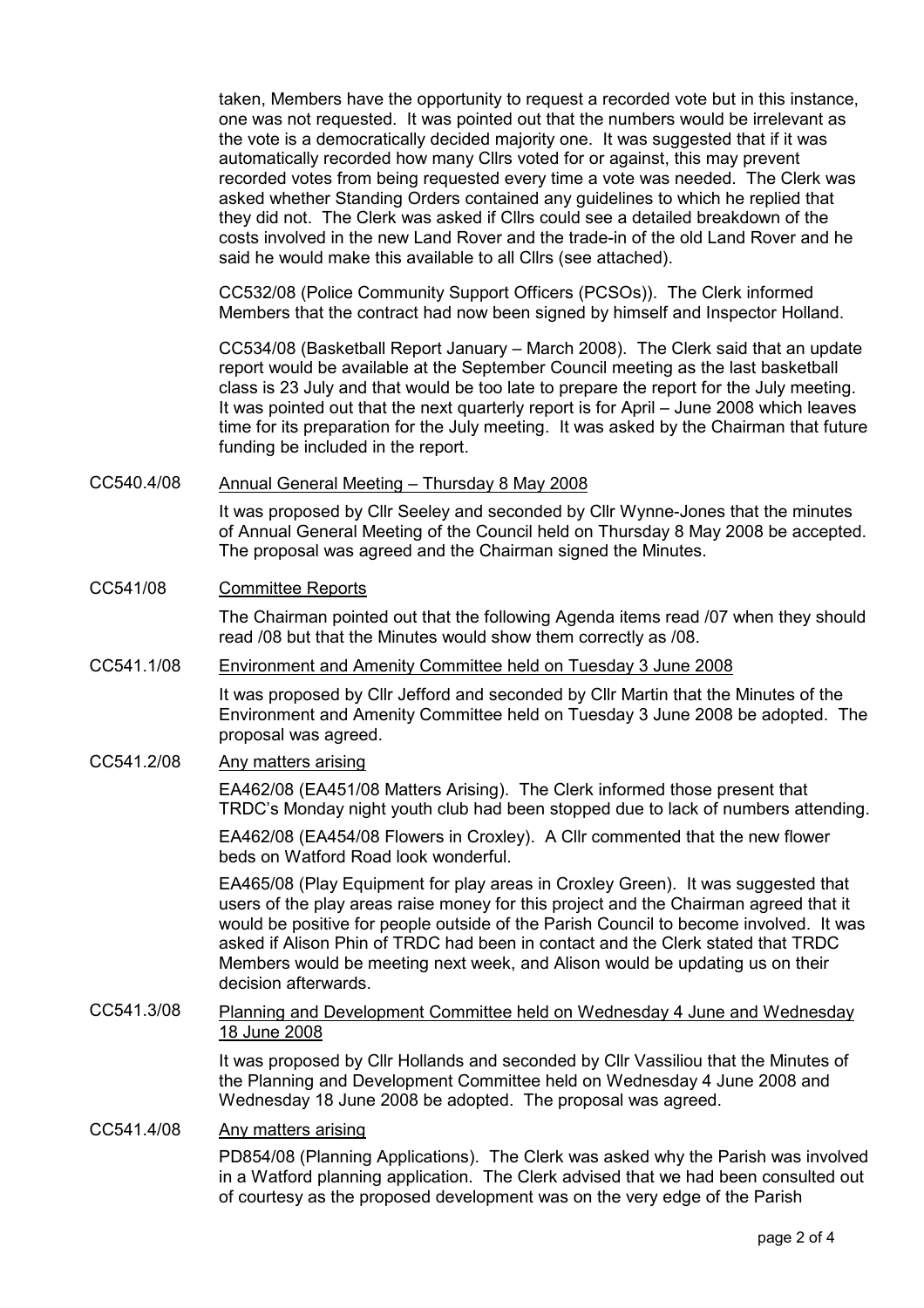boundary. He also pointed out that above the application it stated 'for information'.

CC541.5/08 Finance and Administration Committee held on Thursday 12 June 2008

It was proposed by Cllr Seeley and seconded by Cllr Shafe that the Minutes of the Finance and Administration Committee held on Thursday 12 June 2008 be adopted. The proposal was agreed.

CC541.6/08 Any matters arising

There were no matters arising.

## CC542/08 To approve Annual Accounts for year ending 31 March 2008

The Chairman introduced this item and commented that the document had been distributed with the Agenda so Members had had plenty of time to study it and as no comments had been forthcoming, he presumed Cllrs were happy for him to sign the accounts. It was proposed by Cllr Jefford and seconded by Cllr Seeley that the Chairman signed the accounts and the proposal was agreed. One Cllr said he wished to ask questions but the document had already been signed to which the Chairman replied that no questions had been put forward between the time the document was delivered and the meeting.

Cllr Brand enquired why his name was not on the list of Cllrs on page 3 entitled Croxley Green Parish Council, Council Information 31 March 2008. It was pointed out that Cllr Bennett's name was not included either and the Clerk said that he would check this.

[Post meeting note: this matter has now been rectified and Cllr Bennett and Brand's names were added.]

The Chairman signed the Statement of Assurance.

CC543/08 End of Year Audit Report 2007/08

The Chairman introduced this item and the Clerk referred Members to the Internal Audit Report 2007-08 (Final) which was available at the meeting.

It was pointed out by a Cllr that the Agenda item read 'To receive and discuss as appropriate the Interim Audit Report for the year 2007/08 – see attached' when it should have read 'To receive and discuss as appropriate the Internal Audit Report (Final) for the year 2007/08 – see attached'.

The Clerk informed Members that the last report of 30/01/2008 was the second interim report and this had been reported to the Finance and Administration Committee on 14/02/2008 and adopted at Council on 28/02/2008. The Clerk added that Recommendations 1-8 and 11 had been addressed and auctioned as shown in the response column. He further added that he proposed the following responses to the following recommendations:

R9 – "Noted. This matter will be placed before Council as an Agenda Item at the first opportunity once a background paper for Members to consider in advance of the meeting has been prepared".

R10 – "Noted. Banking is usually performed in a timely manner unless exceptional circumstances arise". The Clerk was asked if arrangements had been made should exceptional circumstances occur again and he replied that he is developing the contingency plan.

R13 – "Noted. A review of the asset inventory will be undertaken to uplift values to match the Council's insurance schedule". It was suggested that the word 'uplift' be changed to 'consider' and the amendment was made. The Clerk was asked why the Parish Council values assets on the insurance value rather than the purchased value. The Chairman said that this should be placed on the next Finance and Administration meeting or Council meeting to save discussing it twice.